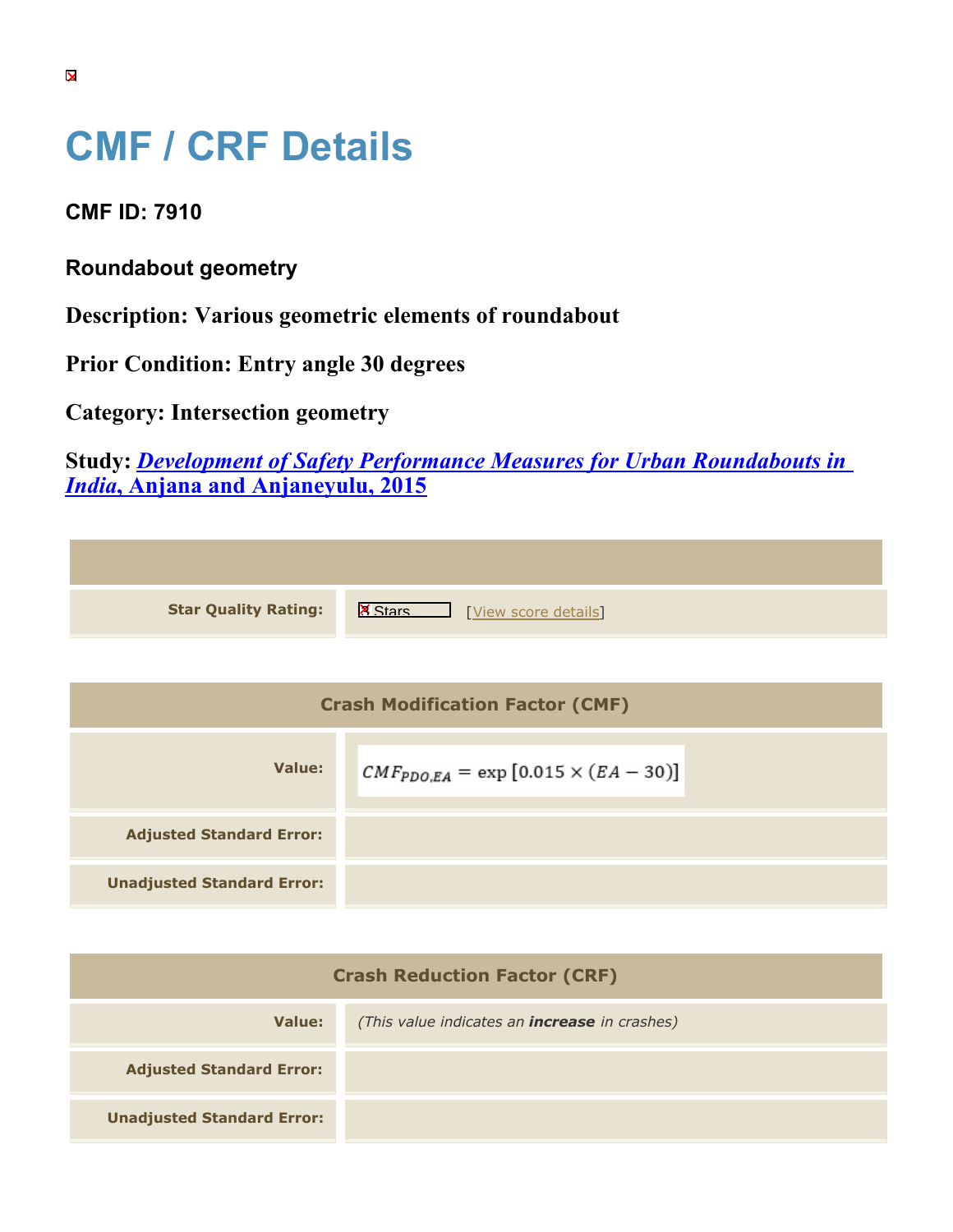| <b>Applicability</b>                    |                                            |
|-----------------------------------------|--------------------------------------------|
| <b>Crash Type:</b>                      | All                                        |
| <b>Crash Severity:</b>                  | O (property damage only)                   |
| <b>Roadway Types:</b>                   | Not specified                              |
| <b>Number of Lanes:</b>                 |                                            |
| <b>Road Division Type:</b>              |                                            |
| <b>Speed Limit:</b>                     |                                            |
| <b>Area Type:</b>                       | Urban                                      |
| <b>Traffic Volume:</b>                  |                                            |
| <b>Time of Day:</b>                     | All                                        |
| If countermeasure is intersection-based |                                            |
| <b>Intersection Type:</b>               |                                            |
| <b>Intersection Geometry:</b>           | No values chosen.                          |
| <b>Traffic Control:</b>                 | Roundabout                                 |
| <b>Major Road Traffic Volume:</b>       | 19197 to 71307 Average Daily Traffic (ADT) |
| <b>Minor Road Traffic Volume:</b>       |                                            |

| <b>Development Details</b>      |              |  |
|---------------------------------|--------------|--|
| <b>Date Range of Data Used:</b> | 2008 to 2010 |  |
| <b>Municipality:</b>            | Kerala       |  |
| State:                          |              |  |
| <b>Country:</b>                 | India        |  |